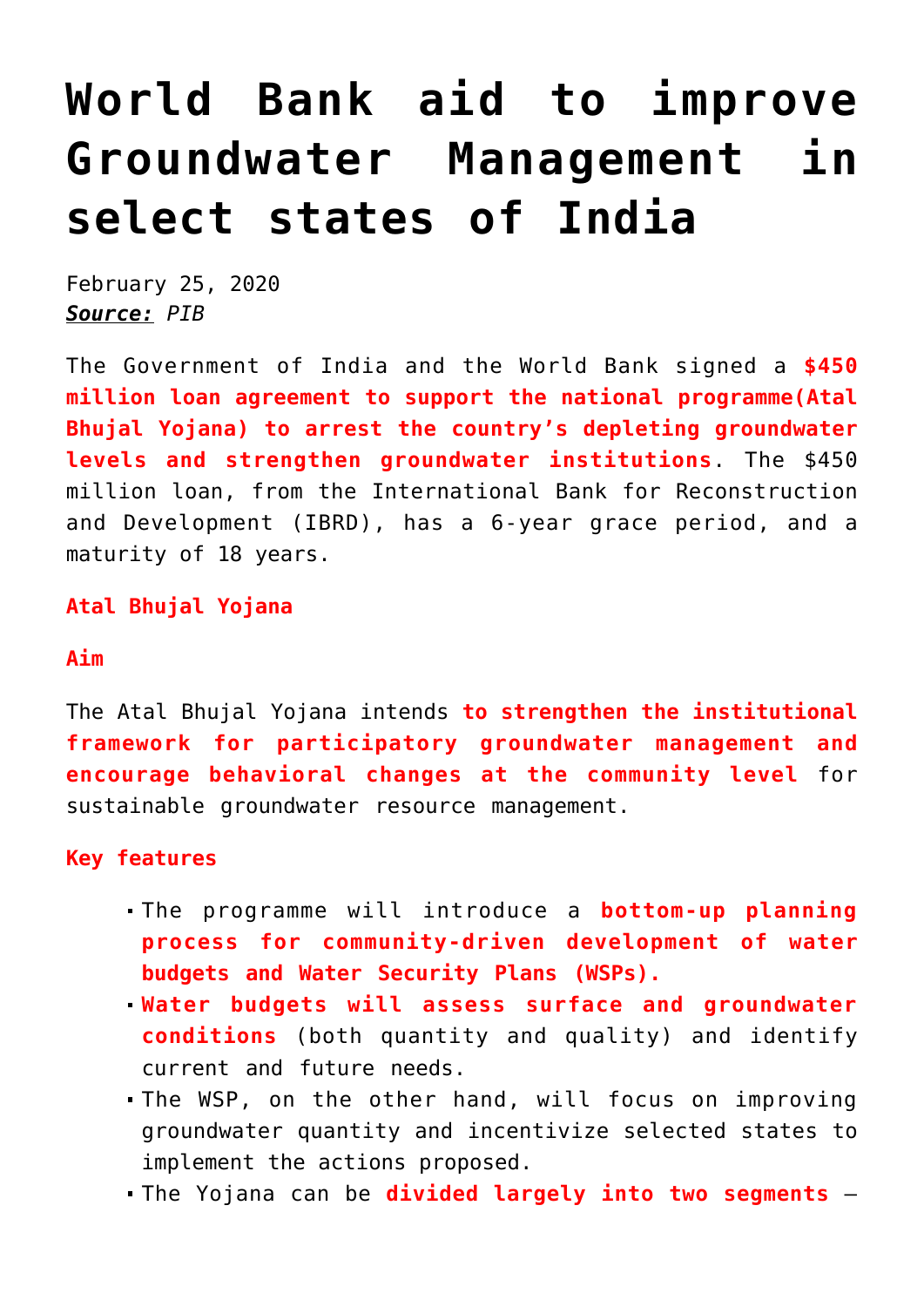one is in institutional capacity and the other involves incentivizing states.

- The Programme will support on-ground actions that are based on community ownership and judicious management of water resources.
- It is to be implemented over a **period of 5 years (2020-21 to 2024-25).**
- The former will include **efforts to** increase the capacity for sustainable groundwater management, **strengthening of water user associations** etc.
- The latter will **reward states** for improved data dissemination on groundwater, preparing water security plans, converging multiple schemes and so on.
- The scheme is an **updated and modified version of the** Groundwater Management and Regulation scheme which is in force since 2013.

#### **Implementation**

The World Bank-supported Atal Bhujal Yojana (ABHY) – National Groundwater Management Improvement Programme will be **implemented in the states of Gujarat, Maharashtra, Haryana, Karnataka, Rajasthan, Madhya Pradesh, and Uttar Pradesh and cover 78 districts.** These states span both the **hard rock aquifers of peninsular India and the alluvial aquifers of the Indo-Gangetic plains.** 

## **Criteria for selecting these states**

They were selected based on several criteria, including

- Degree of groundwater exploitation and degradation
- Established legal and regulatory instruments
- Institutional readiness, and
- Experience in implementing initiatives related to groundwater management.

# **Significance of the project**